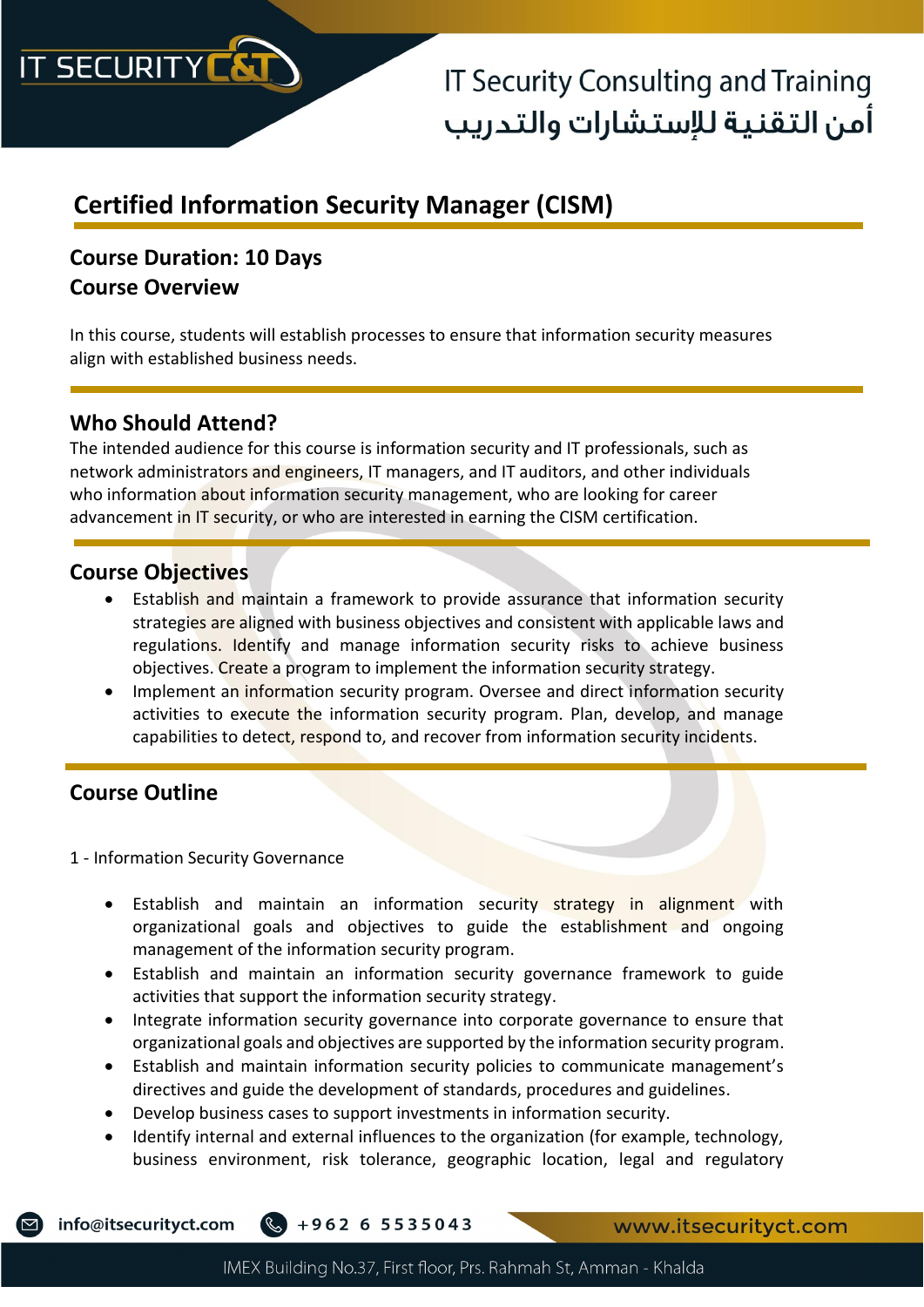

requirements) to ensure that these factors are addressed by the information security strategy.

- Obtain commitment from senior management and support from other stakeholders to maximize the probability of successful implementation of the information security strategy.
- Define and communicate the roles and responsibilities of information security throughout the organization to establish clear accountabilities and lines of authority.
- Establish, monitor, evaluate and report metrics (key goal indicators [KGIs], key performance indicators [KPIs], key risk indicators [KRIs]) to provide management with accurate information regarding the effectiveness of the information security strategy.
- 2 Information Risk Management and Compliance
	- Establish and maintain a process for information asset classification to ensure that measures taken to protect assets are proportional to their business value.
	- Identify legal, regulatory, organizational and other applicable requirements to manage the risk of noncompliance to acceptable levels.
	- Ensure that risk assessments, vulnerability assessments and threat analyses are conducted periodically and consistently to identify risk to the organization's information.
	- Determine appropriate risk treatment options to manage risk to acceptable levels.
	- Evaluate information security controls to determine whether they are appropriate and effectively mitigate risk to an acceptable level.
	- Identify the gap between current and desired risk levels to manage risk to an acceptable level.
	- Integrate information risk management into business and IT processes (for example, development, procurement, project management, mergers and acquisitions) to promote a consistent and comprehensive information risk management process across the organization.
	- Monitor existing risk to ensure that changes are identified and managed appropriately
	- Report noncompliance and other changes in information risk to appropriate management to assist in the risk management decision-making process.
- 3 Information Security Program Development and Management
	- Establish and maintain the information security program in alignment with the information security strategy.
	- Ensure alignment between the information security program and other business functions (for example, human resources [HR], accounting, procurement and IT) to support integration with business processes.
	- Identify, acquire, manage and define requirements for internal and external resources to execute the information security program.
	- Establish and maintain information security architectures (people, process, technology) to execute the information security program.



info@itsecurityct.com  $\frac{1}{2} + 962655535043$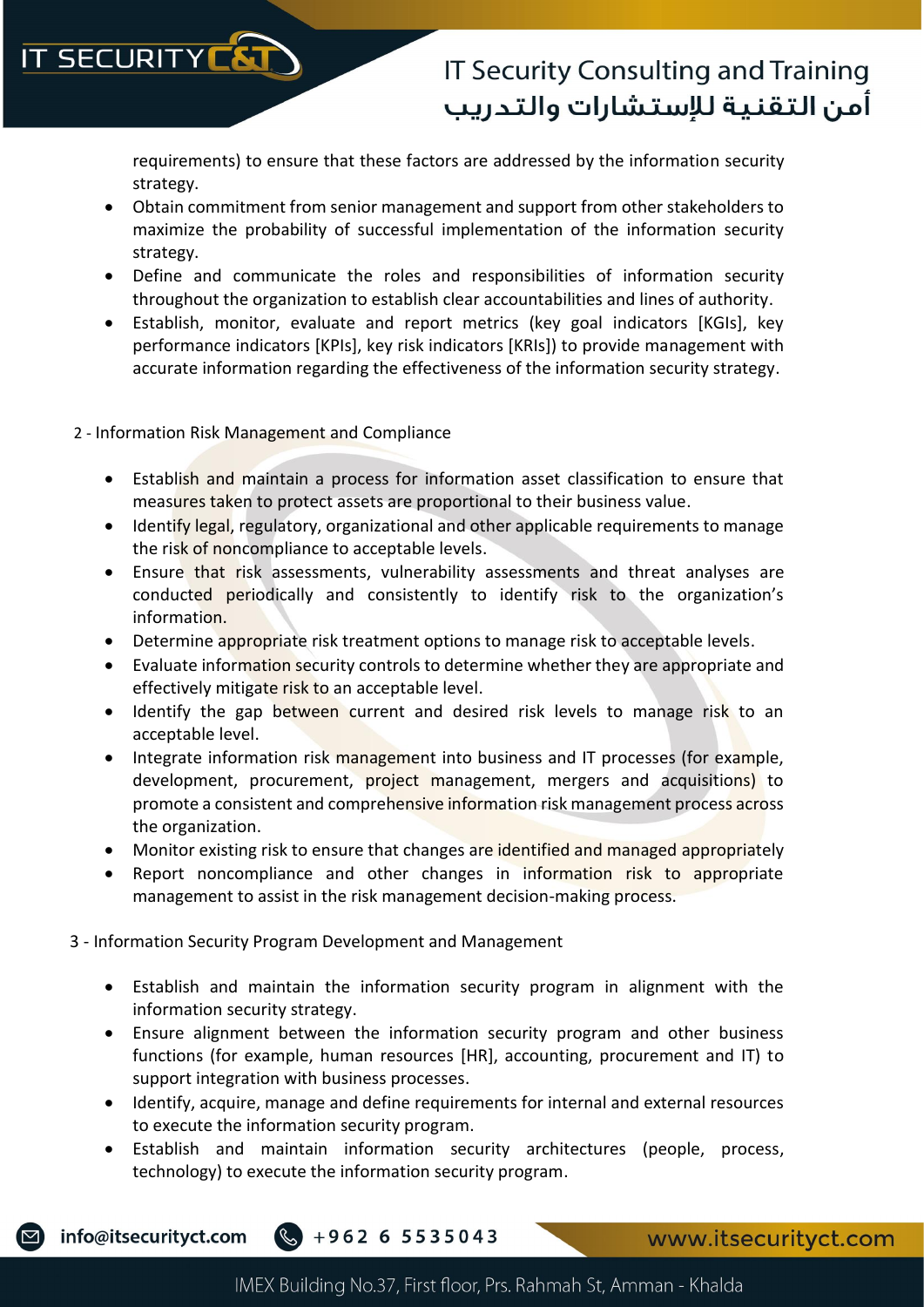# **IT SECURITY**

## **IT Security Consulting and Training** أمن التقنية للإستشارات والتدريب

- Establish, communicate and maintain organizational information security standards, procedures, guidelines and other documentation to support and guide compliance with information security policies.
- Establish and maintain a program for information security awareness and training to promote a secure environment and an effective security culture.
- Integrate information security requirements into organizational processes (for example, change control, mergers and acquisitions, development, business continuity, disaster recovery) to maintain the organization's security baseline.
- Integrate information security requirements into contracts and activities of third parties (for example, joint ventures, outsourced providers, business partners, customers) to maintain the organization's security baseline.
- Establish, monitor and periodically report program management and operational metrics to evaluate the effectiveness and efficiency of the information security program.

#### 4 - Information Security Incident Management

- Establish and maintain an organizational definition of, and severity hierarchy for, information security incidents to allow accurate identification of and response to incidents.
- Establish and maintain an incident response plan to ensure an effective and timely response to information security incidents.
- Develop and implement processes to ensure the timely identification of information security incidents.
- Establish and maintain processes to investigate and document information security incidents to be able to respond appropriately and determine their causes while adhering to legal, regulatory and organizational requirements.
- Establish and maintain incident escalation and notification processes to ensure that the appropriate stakeholders are involved in incident response management.
- Organize, train and equip teams to effectively respond to information security incidents in a timely manner.
- Test and review the incident response plan periodically to ensure an effective response to information security incidents and to improve response capabilities.
- Establish and maintain communication plans and processes to manage communication with internal and external entities.
- Conduct post-incident reviews to determine the root cause of information security incidents, develop corrective actions, reassess risk, evaluate response effectiveness and take appropriate remedial actions.
- Establish and maintain integration among the incident response plan, disaster recovery plan and business continuity plan.

### Plus, Exam Preparation Session



info@itsecurityct.com  $\frac{1}{2} + 962655535043$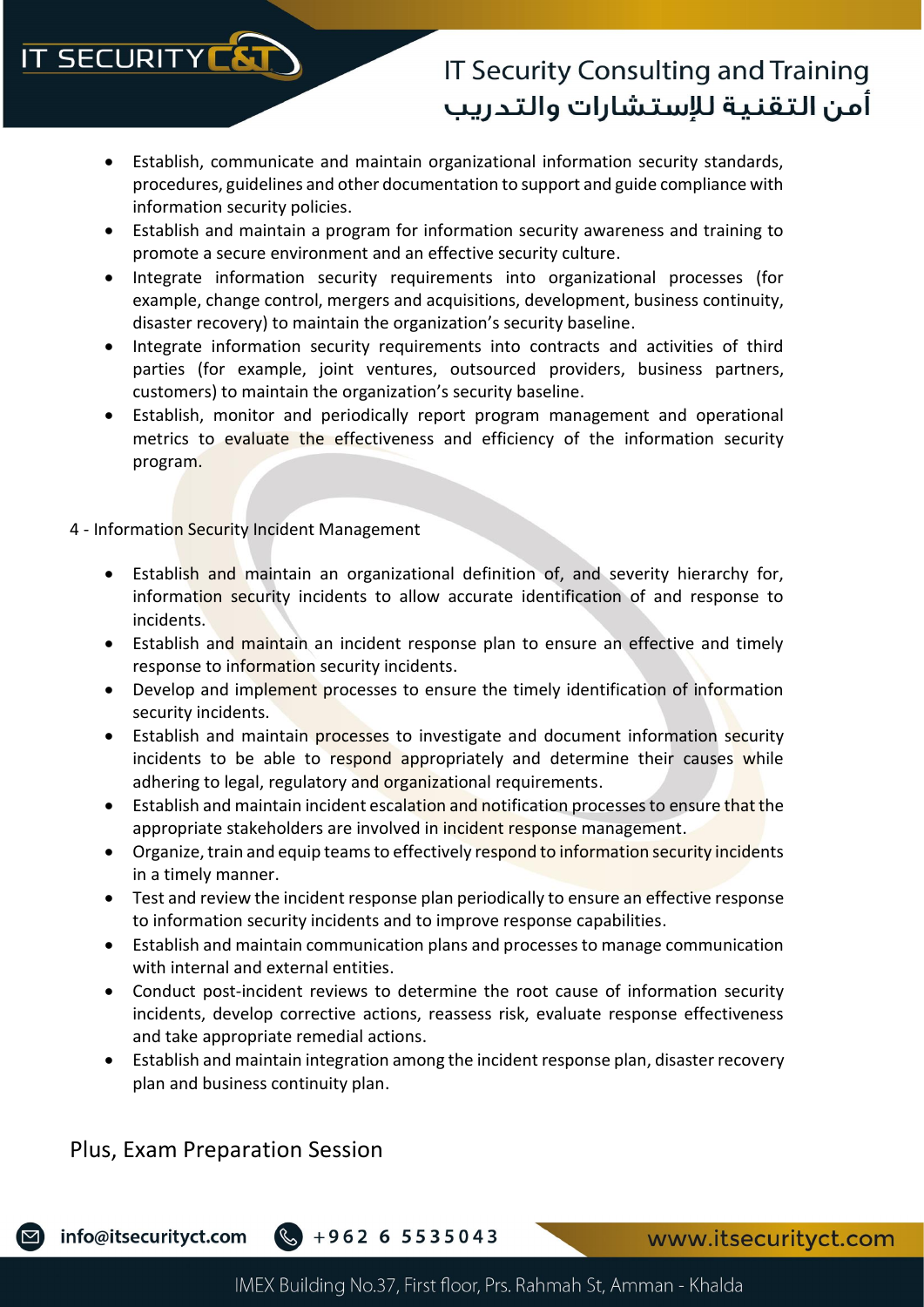

### *OA, Information Security expert*

Mr. OA is an Information Security expert with more than 15 years of industry experience. Over the last 10 years, his focus has been on Security Assessments, Risk Management, IT Governance, Information Security Program Maturity, Disaster Recovery and Business Continuity. He has consulted and conducted training for many large customers in the Middle East and Africa across various industries, and still acts as an advisor for selected clients within the region. As the Director Cyber Security Academy, OA leads a team of consultants developing practical contents in different domains in information security. Before joining IT Security C&T, he was part of the Intel Security(McAfee)/Found stone team in EMEA, helping customers in the region improve their security posture and resilience to cyber-attacks. As Director of Found stone Services EMEA, OA was responsible for managing the EMEA team conducting assessments and emergency incident response services out of the Dubai offices.

OA has been a public speaker in several regional events such as IDC and BCI Middle East Summit, CIO East Africa, (ISC)<sup>2</sup> and others. He is also associated with international organizations like (ISC)<sup>2</sup>, Mile2, ISACA, BCI, BSI, and EC|Council. He holds multiple international certifications, and as a trainer has been delivering IT & IT Security training across multiple geos. He has taught internationally recognized certification programs such as Novell's CNE and Microsoft's MCSE, and has worked as a Senior Consultant with a wide array of companies leading major projects.

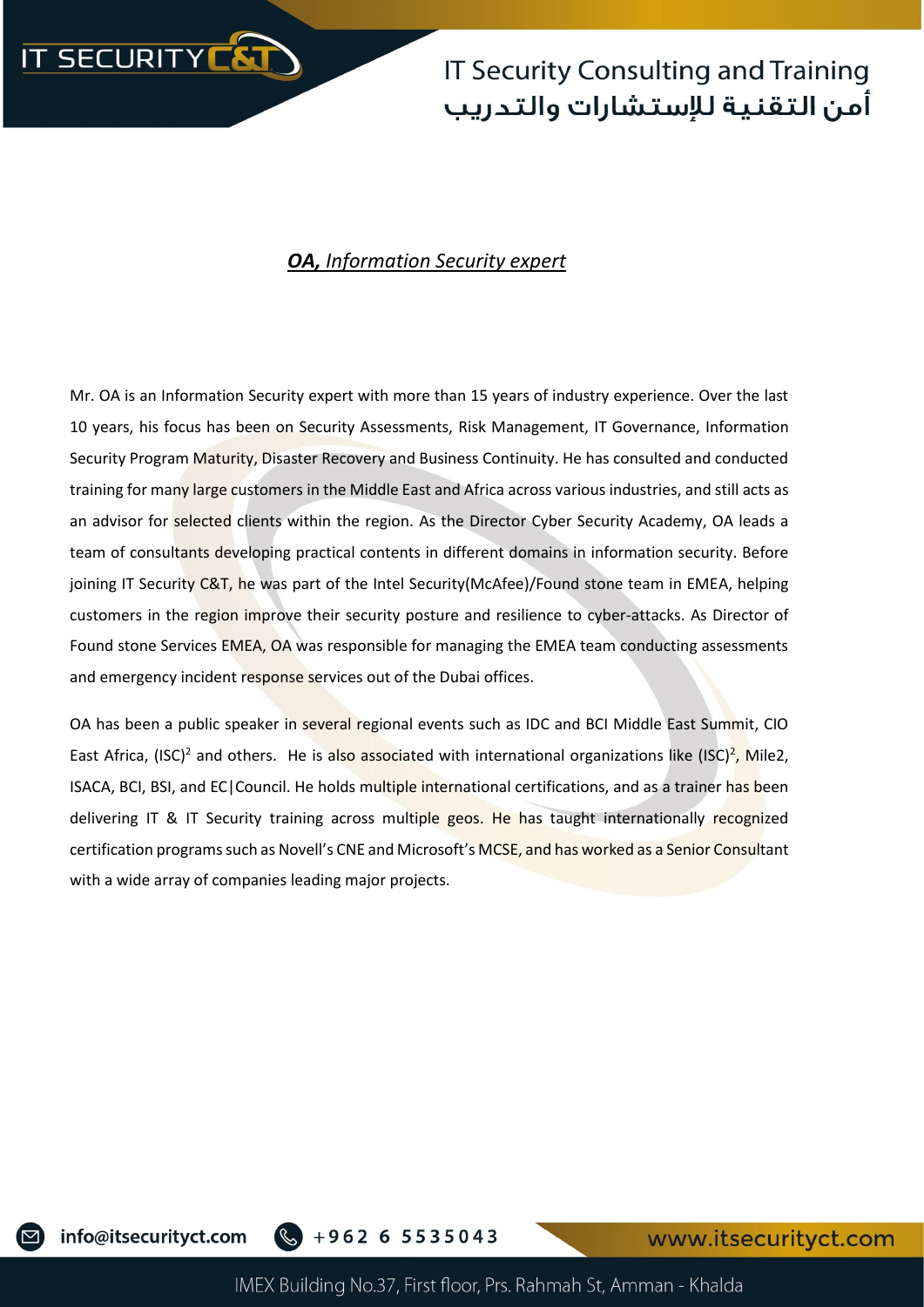

#### Accreditation and Certifications:

- Bachelor's Degree in management of Information Systems (MIS), Rochville University, Florida
- Certified Business Continuity Institute (CBCI)
- BS25999 Lead Auditor (BSI)
- Certified Information Systems Security Professional (CISSP), (ISC)<sup>2</sup>
- Certified Information Security Manager (CISM), ISACA
- Certified Information Systems Auditor (CISA), ISACA
- Member of the BCI Middle East Working Group
- Certified Ethical Hacker (CEH), EC-Council
- Certified Hacking Forensics Investigator (CHFI), EC-Council
- EC-Council Certified Security Analyst (ECSA), EC-Council
- Juniper Networks Certified Internet Specialist (JNCIS-FWV), Juniper
- Juniper Network Certified Internet Associate (JNCIA-IDP), Juniper
- Microsoft Certified Systems Engineer (MCSE), Microsoft
- Certified Novell Engineer (CNE), Novell
- Certified and Authorized Instructor for the following:
- Certified Information Systems Security Professional CISSP
- Systems Security Certified Professional SSCP
- Mile2: CIHE, CDRE, CDFE, CPTE
- Certified Business Continuity Institute (CBCI)
- Ethical Hacking CEH
- Certified Hacking Forensics Investigator CHFI
- EC-Council Certified Security Analyst/Licensed Penetration Tester ECSA/LPT
- **Security Principles SP**
- Network & Host Security N&H Security
- Microsoft MCT
- Novell CNI

info@itsecurityct.com

+962 6 5535043

www.itsecurityct.com